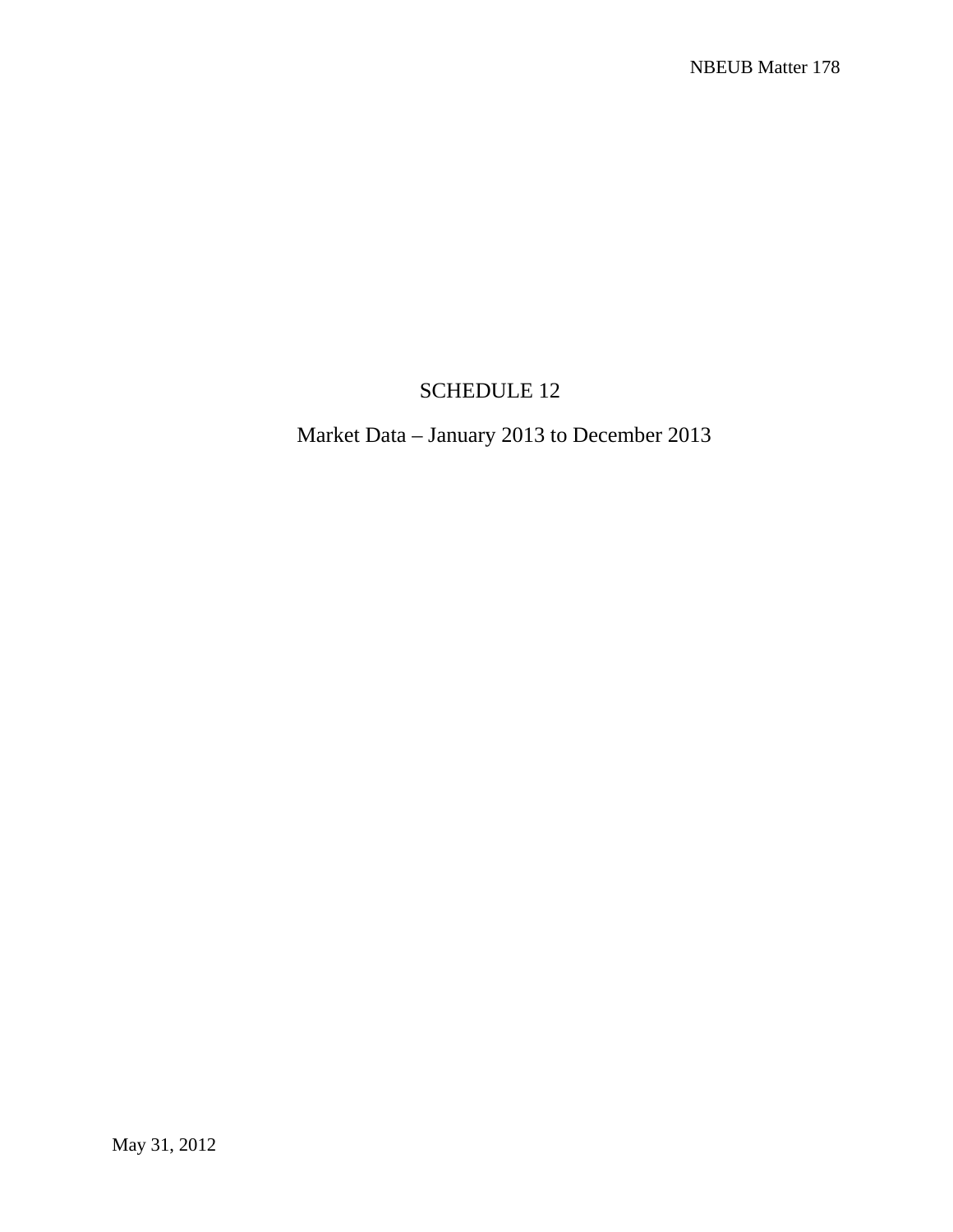| No.2 Heating Oil Pricing |               |          |          |          |          |               |               |          |               |          |               |          |
|--------------------------|---------------|----------|----------|----------|----------|---------------|---------------|----------|---------------|----------|---------------|----------|
|                          | <b>Jan-13</b> | Feb-13   | Mar-13   | Apr-13   | May-13   | <b>Jun-13</b> | <b>Jul-13</b> | Aug-13   | <b>Sep-13</b> | Oct-13   | <b>Nov-13</b> | Dec-13   |
| 1-Mar-12                 | 3.3024        | 3.2964   | 3.2724   | 3.2399   | 3.2399   | 3.2399        | 3.2399        | 3.2399   | 3.2399        | 3.2399   | 3.2399        | 3.2399   |
| 2-Mar-12                 | 3.2480        | 3.2415   | 3.2175   | 3.1875   | 3.1875   | 3.1875        | 3.1875        | 3.1875   | 3.1875        | 3.1875   | 3.1875        | 3.1875   |
| 5-Mar-12                 | 3.2659        | 3.2596   | 3.2361   | 3.2066   | 3.2066   | 3.2066        | 3.2066        | 3.2066   | 3.2066        | 3.2066   | 3.2066        | 3.2066   |
| 6-Mar-12                 | 3.2486        | 3.2424   | 3.2194   | 3.1899   | 3.1899   | 3.1899        | 3.1899        | 3.1899   | 3.1899        | 3.1899   | 3.1899        | 3.1899   |
| 7-Mar-12                 | 3.2859        | 3.2807   | 3.2592   | 3.2302   | 3.2302   | 3.2302        | 3.2302        | 3.2302   | 3.2302        | 3.2302   | 3.2302        | 3.2302   |
| 8-Mar-12                 | 3.3228        | 3.3158   | 3.2938   | 3.2643   | 3.2643   | 3.2643        | 3.2643        | 3.2643   | 3.2643        | 3.2643   | 3.2643        | 3.2643   |
| 9-Mar-12                 | 3.3248        | 3.3178   | 3.2963   | 3.2678   | 3.2678   | 3.2678        | 3.2678        | 3.2678   | 3.2678        | 3.2678   | 3.2678        | 3.2678   |
| 12-Mar-12                | 3.3115        | 3.3047   | 3.2837   | 3.2562   | 3.2562   | 3.2562        | 3.2562        | 3.2562   | 3.2562        | 3.2562   | 3.2562        | 3.2562   |
| 13-Mar-12                | 3.3341        | 3.3273   | 3.3068   | 3.2793   | 3.2793   | 3.2793        | 3.2793        | 3.2793   | 3.2793        | 3.2793   | 3.2793        | 3.2793   |
| 14-Mar-12                | 3.3221        | 3.3141   | 3.2921   | 3.2616   | 3.2616   | 3.2616        | 3.2616        | 3.2616   | 3.2616        | 3.2616   | 3.2616        | 3.2616   |
| 15-Mar-12                | 3.2759        | 3.2674   | 3.2449   | 3.2139   | 3.2139   | 3.2139        | 3.2139        | 3.2139   | 3.2139        | 3.2139   | 3.2139        | 3.2139   |
| 16-Mar-12                | 3.3353        | 3.3258   | 3.3038   | 3.2738   | 3.2738   | 3.2738        | 3.2738        | 3.2738   | 3.2738        | 3.2738   | 3.2738        | 3.2738   |
| 19-Mar-12                | 3.3288        | 3.3193   | 3.2973   | 3.2673   | 3.2673   | 3.2673        | 3.2673        | 3.2673   | 3.2673        | 3.2673   | 3.2673        | 3.2673   |
| 20-Mar-12                | 3.3016        | 3.2927   | 3.2722   | 3.2442   | 3.2442   | 3.2442        | 3.2442        | 3.2442   | 3.2442        | 3.2442   | 3.2442        | 3.2442   |
| 21-Mar-12                | 3.2896        | 3.2811   | 3.2606   | 3.2335   | 3.2335   | 3.2335        | 3.2335        | 3.2335   | 3.2335        | 3.2335   | 3.2335        | 3.2335   |
| 22-Mar-12                | 3.2517        | 3.2437   | 3.2232   | 3.1967   | 3.1967   | 3.1967        | 3.1967        | 3.1967   | 3.1967        | 3.1967   | 3.1967        | 3.1967   |
| 23-Mar-12                | 3.2813        | 3.2733   | 3.2529   | 3.2269   | 3.2269   | 3.2269        | 3.2269        | 3.2269   | 3.2269        | 3.2269   | 3.2269        | 3.2269   |
| 26-Mar-12                | 3.3048        | 3.2963   | 3.2753   | 3.2503   | 3.2503   | 3.2503        | 3.2503        | 3.2503   | 3.2503        | 3.2503   | 3.2503        | 3.2503   |
| 27-Mar-12                | 3.2935        | 3.2860   | 3.2658   | 3.2408   | 3.2408   | 3.2408        | 3.2408        | 3.2408   | 3.2408        | 3.2408   | 3.2408        | 3.2408   |
| 28-Mar-12                | 3.2720        | 3.2647   | 3.2442   | 3.2192   | 3.2192   | 3.2192        | 3.2192        | 3.2192   | 3.2192        | 3.2192   | 3.2192        | 3.2192   |
| 29-Mar-12                | 3.2158        | 3.2088   | 3.1888   | 3.1643   | 3.1643   | 3.1643        | 3.1643        | 3.1643   | 3.1643        | 3.1643   | 3.1643        | 3.1643   |
| 30-Mar-12                | 3.2188        | 3.2113   | 3.1908   | 3.1658   | 3.1658   | 3.1658        | 3.1658        | 3.1658   | 3.1658        | 3.1658   | 3.1658        | 3.1658   |
| 2-Apr-12                 | 3.2927        | 3.2852   | 3.2655   | 3.2405   | 3.2405   | 3.2405        | 3.2405        | 3.2405   | 3.2405        | 3.2405   | 3.2405        | 3.2405   |
| 3-Apr-12                 | 3.2777        | 3.2701   | 3.2505   | 3.2270   | 3.2270   | 3.2270        | 3.2270        | 3.2270   | 3.2270        | 3.2270   | 3.2270        | 3.2270   |
| 4-Apr-12                 | 3.2179        | 3.2109   | 3.1944   | 3.1714   | 3.1714   | 3.1714        | 3.1714        | 3.1714   | 3.1714        | 3.1714   | 3.1714        | 3.1714   |
| 5-Apr-12                 | 3.2306        | 3.2241   | 3.2076   | 3.1846   | 3.1846   | 3.1846        | 3.1846        | 3.1846   | 3.1846        | 3.1846   | 3.1846        | 3.1846   |
| 9-Apr-12                 | 3.2168        | 3.2112   | 3.1945   | 3.1730   | 3.1730   | 3.1730        | 3.1730        | 3.1730   | 3.1730        | 3.1730   | 3.1730        | 3.1730   |
| 10-Apr-12                | 3.1649        | 3.1591   | 3.1433   | 3.1228   | 3.1228   | 3.1228        | 3.1228        | 3.1228   | 3.1228        | 3.1228   | 3.1228        | 3.1228   |
| 11-Apr-12                | 3.1711        | 3.1656   | 3.1499   | 3.1297   | 3.1297   | 3.1297        | 3.1297        | 3.1297   | 3.1297        | 3.1297   | 3.1297        | 3.1297   |
| 12-Apr-12                | 3.2139        | 3.2069   | 3.1904   | 3.1704   | 3.1704   | 3.1704        | 3.1704        | 3.1704   | 3.1704        | 3.1704   | 3.1704        | 3.1704   |
| 13-Apr-12                | 3.2107        | 3.2025   | 3.1854   | 3.1654   | 3.1654   | 3.1654        | 3.1654        | 3.1654   | 3.1654        | 3.1654   | 3.1654        | 3.1654   |
| 16-Apr-12                | 3.1573        | 3.1501   | 3.1342   | 3.1137   | 3.1137   | 3.1137        | 3.1137        | 3.1137   | 3.1137        | 3.1137   | 3.1137        | 3.1137   |
| 17-Apr-12                | 3.1680        | 3.1613   | 3.1463   | 3.1283   | 3.1283   | 3.1283        | 3.1283        | 3.1283   | 3.1283        | 3.1283   | 3.1283        | 3.1283   |
| 18-Apr-12                | 3.1592        | 3.1527   | 3.1382   | 3.1212   | 3.1212   | 3.1212        | 3.1212        | 3.1212   | 3.1212        | 3.1212   | 3.1212        | 3.1212   |
| 19-Apr-12                | 3.1606        | 3.1548   | 3.1408   | 3.1243   | 3.1243   | 3.1243        | 3.1243        | 3.1243   | 3.1243        | 3.1243   | 3.1243        | 3.1243   |
| 20-Apr-12                | 3.1715        | 3.1660   | 3.1530   | 3.1375   | 3.1375   | 3.1375        | 3.1375        | 3.1375   | 3.1375        | 3.1375   | 3.1375        | 3.1375   |
| 23-Apr-12                | 3.1734        | 3.1679   | 3.1549   | 3.1394   | 3.1394   | 3.1394        | 3.1394        | 3.1394   | 3.1394        | 3.1394   | 3.1394        | 3.1394   |
| 24-Apr-12                | 3.1696        | 3.1646   | 3.1516   | 3.1366   | 3.1366   | 3.1366        | 3.1366        | 3.1366   | 3.1366        | 3.1366   | 3.1366        | 3.1366   |
| 25-Apr-12                | 3.1920        | 3.1873   | 3.1746   | 3.1604   | 3.1604   | 3.1604        | 3.1604        | 3.1604   | 3.1604        | 3.1604   | 3.1604        | 3.1604   |
| 26-Apr-12                | 3.2137        | 3.2076   | 3.1931   | 3.1746   | 3.1746   | 3.1746        | 3.1746        | 3.1746   | 3.1746        | 3.1746   | 3.1746        | 3.1746   |
| 27-Apr-12                | 3.2024        | 3.1963   | 3.1825   | 3.1645   | 3.2245   | 3.2285        | 3.2304        | 3.2325   | 3.2357        | 3.2389   | 3.2432        | 3.2462   |
| 30-Apr-12                | 3.2062        | 3.2011   | 3.1882   | 3.1712   | 3.2312   | 3.2352        | 3.2371        | 3.2392   | 3.2424        | 3.2456   | 3.2499        | 3.2529   |
| AVERAGE (US\$/gal)       | \$3.2454      | \$3.2385 | \$3.2199 | \$3.1961 | \$3.1990 | \$3.1992      | \$3.1992      | \$3.1993 | \$3.1995      | \$3.1997 | \$3.1999      | \$3.2000 |

No.2 Heating Oil was only trading up to the end of April 2013 for the period of March 1<sup>st</sup> to April 26<sup>th</sup>, 2012. EGNB applied the April 2013 market trading data for this period, to the months of May 2013 through December 2013. The last two trading days of April 2012, No. 2 Heating Oil was trading up to the end of Dec 2013.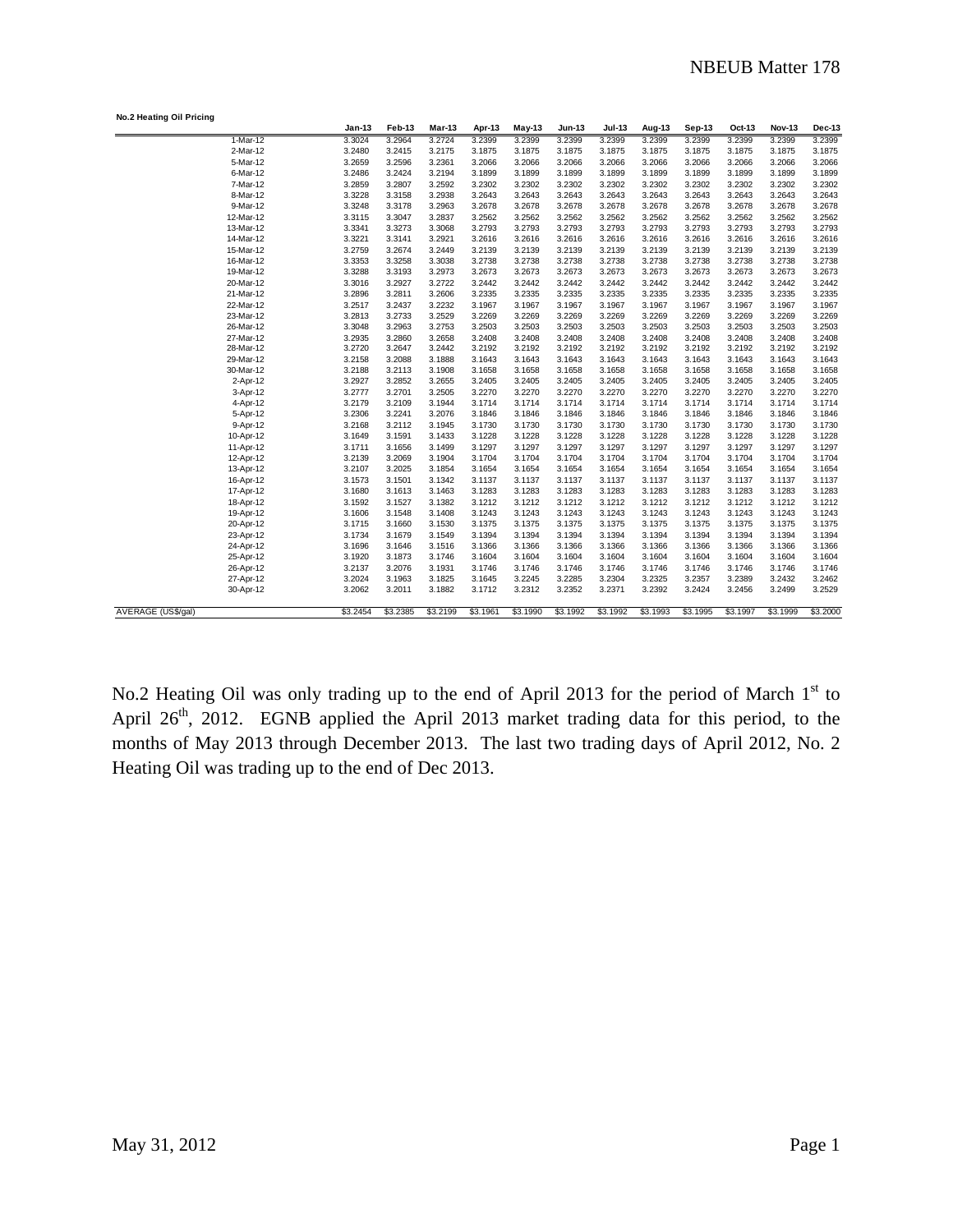## **Natural Gas Pricing**

|             | $Jan-13$ | Feb-13 | Mar-13 | Apr-13 | May-13 | Jun-13 | $Jul-13$ | Aug-13 | Sep-13 | Oct-13 | Nov-13 | Dec-13 |
|-------------|----------|--------|--------|--------|--------|--------|----------|--------|--------|--------|--------|--------|
| 1-Mar-2012  | 3.4590   | 3.4730 | 3.4530 | 3.4220 | 3.4630 | 3.5120 | 3.5550   | 3.5690 | 3.5690 | 3.6030 | 3.7060 | 3.9130 |
| 2-Mar-2012  | 3.4810   | 3.4950 | 3.4740 | 3.4460 | 3.4870 | 3.5360 | 3.5790   | 3.5940 | 3.5950 | 3.6290 | 3.7320 | 3.9390 |
| 5-Mar-2012  | 3.3940   | 3.4100 | 3.3890 | 3.3630 | 3.4030 | 3.4530 | 3.4970   | 3.5120 | 3.5130 | 3.5490 | 3.6590 | 3.8670 |
| 6-Mar-2012  | 3.3570   | 3.3700 | 3.3500 | 3.3220 | 3.3620 | 3.4120 | 3.4550   | 3.4700 | 3.4700 | 3.5060 | 3.6140 | 3.8230 |
| 7-Mar-2012  | 3.3110   | 3.3220 | 3.3040 | 3.2760 | 3.3140 | 3.3640 | 3.4060   | 3.4200 | 3.4210 | 3.4570 | 3.5650 | 3.7750 |
| 8-Mar-2012  | 3.3120   | 3.3220 | 3.3050 | 3.2790 | 3.3180 | 3.3700 | 3.4120   | 3.4260 | 3.4270 | 3.4630 | 3.5710 | 3.7800 |
| 9-Mar-2012  | 3.3860   | 3.3950 | 3.3780 | 3.3500 | 3.3880 | 3.4400 | 3.4820   | 3.4960 | 3.4970 | 3.5330 | 3.6400 | 3.8500 |
| 12-Mar-2012 | 3.3530   | 3.3630 | 3.3450 | 3.3180 | 3.3570 | 3.4110 | 3.4540   | 3.4680 | 3.4680 | 3.5040 | 3.6110 | 3.8220 |
| 13-Mar-2012 | 3.4040   | 3.4140 | 3.3970 | 3.3680 | 3.4070 | 3.4620 | 3.5060   | 3.5200 | 3.5200 | 3.5570 | 3.6610 | 3.8720 |
| 14-Mar-2012 | 3.4610   | 3.4710 | 3.4540 | 3.4240 | 3.4640 | 3.5190 | 3.5630   | 3.5770 | 3.5780 | 3.6170 | 3.7230 | 3.9350 |
| 15-Mar-2012 | 3.4780   | 3.4870 | 3.4680 | 3.4350 | 3.4740 | 3.5290 | 3.5730   | 3.5870 | 3.5880 | 3.6270 | 3.7330 | 3.9450 |
| 16-Mar-2012 | 3.4900   | 3.5000 | 3.4800 | 3.4460 | 3.4840 | 3.5380 | 3.5820   | 3.5960 | 3.5970 | 3.6360 | 3.7410 | 3.9530 |
| 19-Mar-2012 | 3.5250   | 3.5350 | 3.5140 | 3.4780 | 3.5160 | 3.5670 | 3.6110   | 3.6250 | 3.6260 | 3.6650 | 3.7700 | 3.9800 |
| 20-Mar-2012 | 3.4750   | 3.4850 | 3.4650 | 3.4290 | 3.4670 | 3.5190 | 3.5640   | 3.5790 | 3.5800 | 3.6190 | 3.7230 | 3.9310 |
| 21-Mar-2012 | 3.4840   | 3.4930 | 3.4740 | 3.4390 | 3.4780 | 3.5300 | 3.5760   | 3.5910 | 3.5920 | 3.6310 | 3.7370 | 3.9450 |
| 22-Mar-2012 | 3.4420   | 3.4520 | 3.4320 | 3.4030 | 3.4420 | 3.4940 | 3.5410   | 3.5560 | 3.5570 | 3.5960 | 3.7040 | 3.9140 |
| 23-Mar-2012 | 3.4400   | 3.4490 | 3.4290 | 3.4010 | 3.4400 | 3.4920 | 3.5390   | 3.5540 | 3.5550 | 3.5940 | 3.7020 | 3.9120 |
| 26-Mar-2012 | 3.4230   | 3.4340 | 3.4140 | 3.3870 | 3.4260 | 3.4780 | 3.5260   | 3.5420 | 3.5430 | 3.5820 | 3.6900 | 3.9000 |
| 27-Mar-2012 | 3.4180   | 3.4290 | 3.4090 | 3.3830 | 3.4230 | 3.4740 | 3.5230   | 3.5390 | 3.5400 | 3.5790 | 3.6880 | 3.8980 |
| 28-Mar-2012 | 3.4080   | 3.4180 | 3.3990 | 3.3740 | 3.4150 | 3.4680 | 3.5180   | 3.5360 | 3.5380 | 3.5770 | 3.6890 | 3.9020 |
| 29-Mar-2012 | 3.2980   | 3.3090 | 3.2920 | 3.2740 | 3.3200 | 3.3750 | 3.4290   | 3.4510 | 3.4530 | 3.4910 | 3.6120 | 3.8290 |
| 30-Mar-2012 | 3.3310   | 3.3420 | 3.3250 | 3.3110 | 3.3580 | 3.4140 | 3.4690   | 3.4920 | 3.4950 | 3.5340 | 3.6640 | 3.8810 |
| 2-Apr-2012  | 3.3940   | 3.4050 | 3.3870 | 3.3720 | 3.4170 | 3.4740 | 3.5290   | 3.5520 | 3.5550 | 3.5940 | 3.7240 | 3.9420 |
| 3-Apr-2012  | 3.4160   | 3.4270 | 3.4050 | 3.3860 | 3.4300 | 3.4850 | 3.5400   | 3.5630 | 3.5660 | 3.6050 | 3.7320 | 3.9500 |
| 4-Apr-2012  | 3.3850   | 3.3960 | 3.3720 | 3.3540 | 3.3960 | 3.4490 | 3.5030   | 3.5270 | 3.5310 | 3.5710 | 3.6980 | 3.9170 |
| 5-Apr-2012  | 3.3290   | 3.3400 | 3.3170 | 3.2990 | 3.3420 | 3.3950 | 3.4500   | 3.4740 | 3.4780 | 3.5180 | 3.6470 | 3.8670 |
| 9-Apr-2012  | 3.3550   | 3.3660 | 3.3420 | 3.3210 | 3.3660 | 3.4200 | 3.4750   | 3.4990 | 3.5030 | 3.5430 | 3.6760 | 3.8940 |
| 10-Apr-2012 | 3.3090   | 3.3220 | 3.3000 | 3.2840 | 3.3310 | 3.3850 | 3.4400   | 3.4640 | 3.4680 | 3.5080 | 3.6420 | 3.8620 |
| 11-Apr-2012 | 3.2620   | 3.2740 | 3.2510 | 3.2340 | 3.2810 | 3.3350 | 3.3910   | 3.4150 | 3.4190 | 3.4590 | 3.5900 | 3.8080 |
| 12-Apr-2012 | 3.2300   | 3.2420 | 3.2180 | 3.2010 | 3.2450 | 3.2980 | 3.3540   | 3.3770 | 3.3830 | 3.4230 | 3.5510 | 3.7680 |
| 13-Apr-2012 | 3.2250   | 3.2370 | 3.2140 | 3.1960 | 3.2400 | 3.2930 | 3.3490   | 3.3720 | 3.3780 | 3.4180 | 3.5490 | 3.7650 |
| 16-Apr-2012 | 3.2240   | 3.2360 | 3.2130 | 3.1940 | 3.2380 | 3.2910 | 3.3470   | 3.3700 | 3.3760 | 3.4140 | 3.5450 | 3.7610 |
| 17-Apr-2012 | 3.1790   | 3.1910 | 3.1680 | 3.1490 | 3.1920 | 3.2450 | 3.3000   | 3.3230 | 3.3280 | 3.3670 | 3.4990 | 3.7140 |
| 18-Apr-2012 | 3.1670   | 3.1780 | 3.1570 | 3.1390 | 3.1840 | 3.2370 | 3.2930   | 3.3150 | 3.3190 | 3.3570 | 3.4900 | 3.7070 |
| 19-Apr-2012 | 3.1090   | 3.1230 | 3.1010 | 3.0820 | 3.1270 | 3.1800 | 3.2360   | 3.2590 | 3.2640 | 3.3030 | 3.4370 | 3.6560 |
| 20-Apr-2012 | 3.0980   | 3.1120 | 3.0900 | 3.0710 | 3.1140 | 3.1660 | 3.2230   | 3.2460 | 3.2510 | 3.2900 | 3.4210 | 3.6400 |
| 23-Apr-2012 | 3.1120   | 3.1250 | 3.1020 | 3.0820 | 3.1250 | 3.1770 | 3.2340   | 3.2560 | 3.2600 | 3.2980 | 3.4260 | 3.6430 |
| 24-Apr-2012 | 3.1330   | 3.1480 | 3.1280 | 3.1110 | 3.1540 | 3.2070 | 3.2640   | 3.2860 | 3.2900 | 3.3280 | 3.4580 | 3.6740 |
| 25-Apr-2012 | 3.2080   | 3.2210 | 3.2000 | 3.1770 | 3.2170 | 3.2680 | 3.3250   | 3.3470 | 3.3510 | 3.3870 | 3.5140 | 3.7260 |
| 26-Apr-2012 | 3.2160   | 3.2340 | 3.2130 | 3.1910 | 3.2320 | 3.2840 | 3.3420   | 3.3640 | 3.3670 | 3.4030 | 3.5290 | 3.7430 |
| 27-Apr-2012 | 3.2700   | 3.2860 | 3.2660 | 3.2450 | 3.2870 | 3.3390 | 3.3960   | 3.4170 | 3.4200 | 3.4560 | 3.5800 | 3.7920 |
| 30-Apr-2012 | 3.3370   | 3.3490 | 3.3260 | 3.3030 | 3.3420 | 3.3920 | 3.4480   | 3.4690 | 3.4720 | 3.5070 | 3.6290 | 3.8410 |
|             |          |        |        |        |        |        |          |        |        |        |        |        |
|             |          |        |        |        |        |        |          |        |        |        |        |        |

| Average | 3.3354<br>. | 3 3471<br>ັບເປ | 3.3267<br>. | 3.3028<br>. | 3.3444 | 3.397 <sup>4</sup> | .4476<br>◡.→ | .4665<br>٠. | 3.4691 | 3.507'<br>. | 3.6255<br>. | 3.8390 |
|---------|-------------|----------------|-------------|-------------|--------|--------------------|--------------|-------------|--------|-------------|-------------|--------|